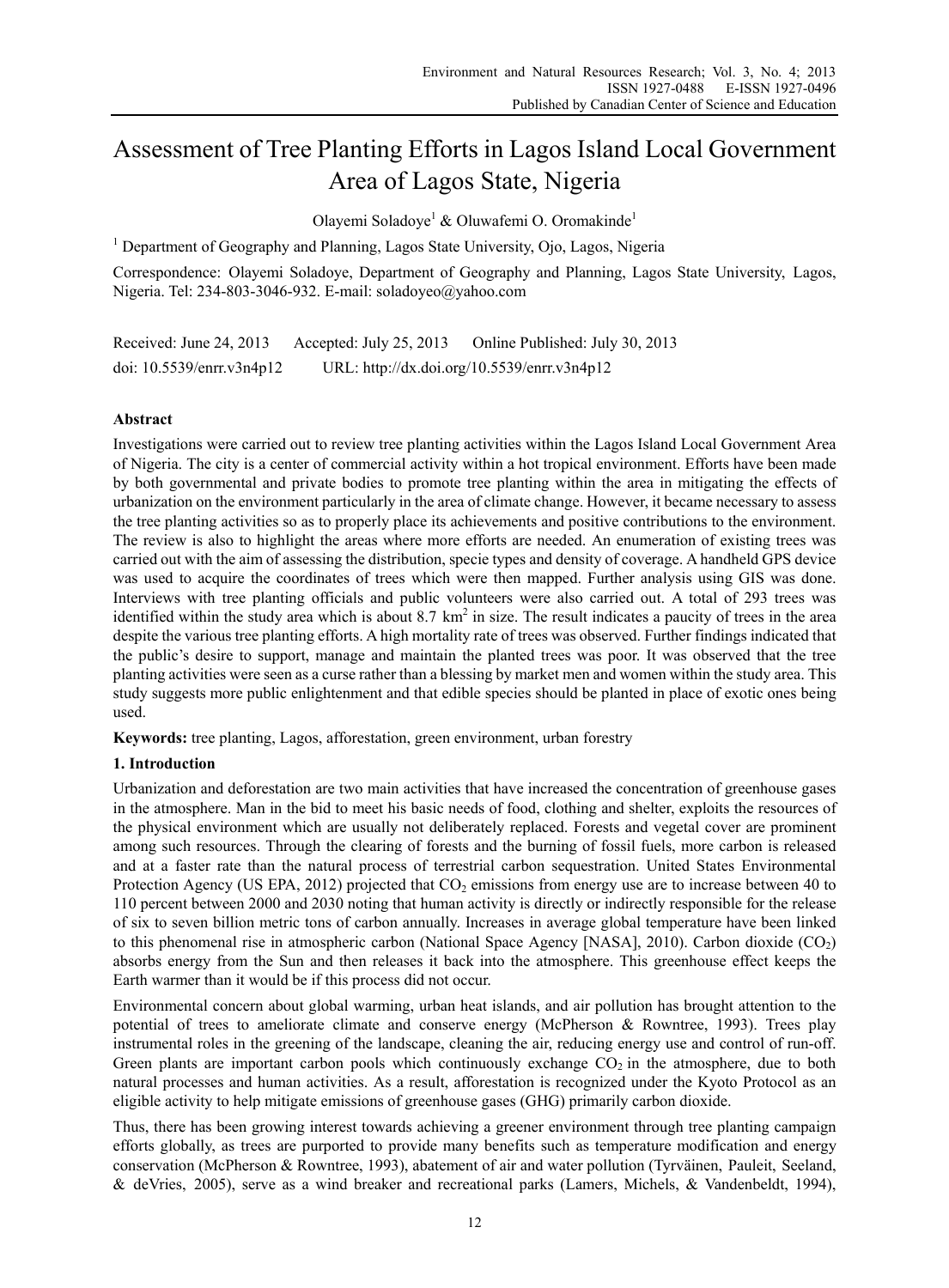enhanced environmental conduciveness in terms of aesthetics and property value mostly in urban areas or cities (Johnson, 2007). Trees and woods are vital to health and well being. Also, there is a strong relationship between the quality of urban green space and people's health and wellbeing (Adekunle, Momoh, & Agbaje, 2008).

Trees ameliorate climate and human comfort through shading, evapotranspiration and air flow modification. Shading reduces the amount of radiant energy absorbed, stored, and radiated by building surfaces while evapotranspiration converts radiant energy into latent energy, thereby reducing sensible heat that warms the air. Air flow modification affects transport and diffusion of energy, water vapor, and pollutants. One cost of not having trees is that air quality is adversely impacted by the urban heat island effect. Trees can reduce air temperature by transpiring water, which consumes heat energy in the surrounding air.

The planting of trees in human settlement and as an integral part of the landscape is not new. Its roots can be traced to ancient Chinese, Western Asian and Greek civilization (Jellicoe, 1985). Tree planting activity in cities is popular all over the world but not yet so in the developing countries of Africa. In the traditional African setting, trees are part of the visible features of villages and settlements. Past and even present deforestation activities in such countries has led to the removal of a large proportion of vegetal cover so much that deliberate steps need now to be taken to forestall further damage to the physical environment. At the same time, there is an increase in urbanization in developing countries. Urban centers in such countries are vast areas of tar and concrete without the green component of vegetal cover. This loss of green areas can aggravate the urban heat island effect (Bochaca & Puliafito, 2007). Thus, if any area has a need for tree planting, it should be the cities and towns of the tropical area of Africa with characteristic high temperatures. This indicates the need for the promotion of greening activities in the environment. Efforts in greening activities have increased in developing countries such as the case in Kenya and Ethiopia.

Nigeria is not left out in the drive for a green environment. Governmental bodies at the federal, state and local government levels have endeavored to arrest deforestation activities in rural areas while promoting tree planting within urban centers. Tree planting program started in Lagos in July, 2009 as a joint activity of the state government, local government authorities and local council development areas with the participation of corporate organizations, non-governmental agencies and others. It was tagged 'Plant a Tree Today' and to be observed annually on the  $14<sup>th</sup>$  of July. From government records, a total of three million, five hundred and twenty-five thousand (3,525,000) trees have been planted in the whole of Lagos State since inception of the tree planting program.

The aim of this study is to assess the tree planting activities within the Lagos Island Local Government Area. The objectives to be achieved are to:

- i. Identify and map planted trees in the study area;
- ii. Examine the level of management of the planted trees;
- iii. Study the perceptions of local populations with regard to tree planting.

It is expected that findings from this study will help in identifying shortcomings in tree planting activities not only within the study area but also in other areas where similar practices and perceptions are upheld.

#### **2. Materials and Methods**

# *2.1 Study Area*

Lagos State is located in the southwestern coast of Nigeria approximately between latitudes 6°22′N and 6°52′N and longitudes  $2^{\circ}42'E$  and  $3^{\circ}42'E$ . It has a total area of  $3,577$  km<sup>2</sup> about 22 percent of which is water (Figure 1). The area is characterized by a wet equatorial climate with mean annual rainfall above 1800 mm. Flooding is an annual occurrence in Lagos. The high rainfall experienced in the area coupled with the prevalence of high water table and flat terrain make it prone to flooding. An important part of the land resource in the state comprises of saltwater and freshwater wetlands. The former covers the mangrove swamps along the coast of the study area.

Lagos is the most urbanized state in Nigeria with about 70% of the land area covered with towns and cities. The Lagos metropolis alone have about 17,500 hectares of built up area (Oduwaiye, 2007). The most disturbing aspects of the land-use changes are the disappearance of virgin forests with the high rate of urbanization. It is apparent that undisturbed forest has virtually disappeared in the area. Large hectares of mangrove swamps and other exotic vegetation have been lost to city development (Lagos State Ministry of Economic Planning and Budget, 2004). The natural land cover of the Lagos area has witnessed a dramatic shift as a result of massive urban development. Vegetation and water cover have given way to an artificial urban landscape of concrete and tar.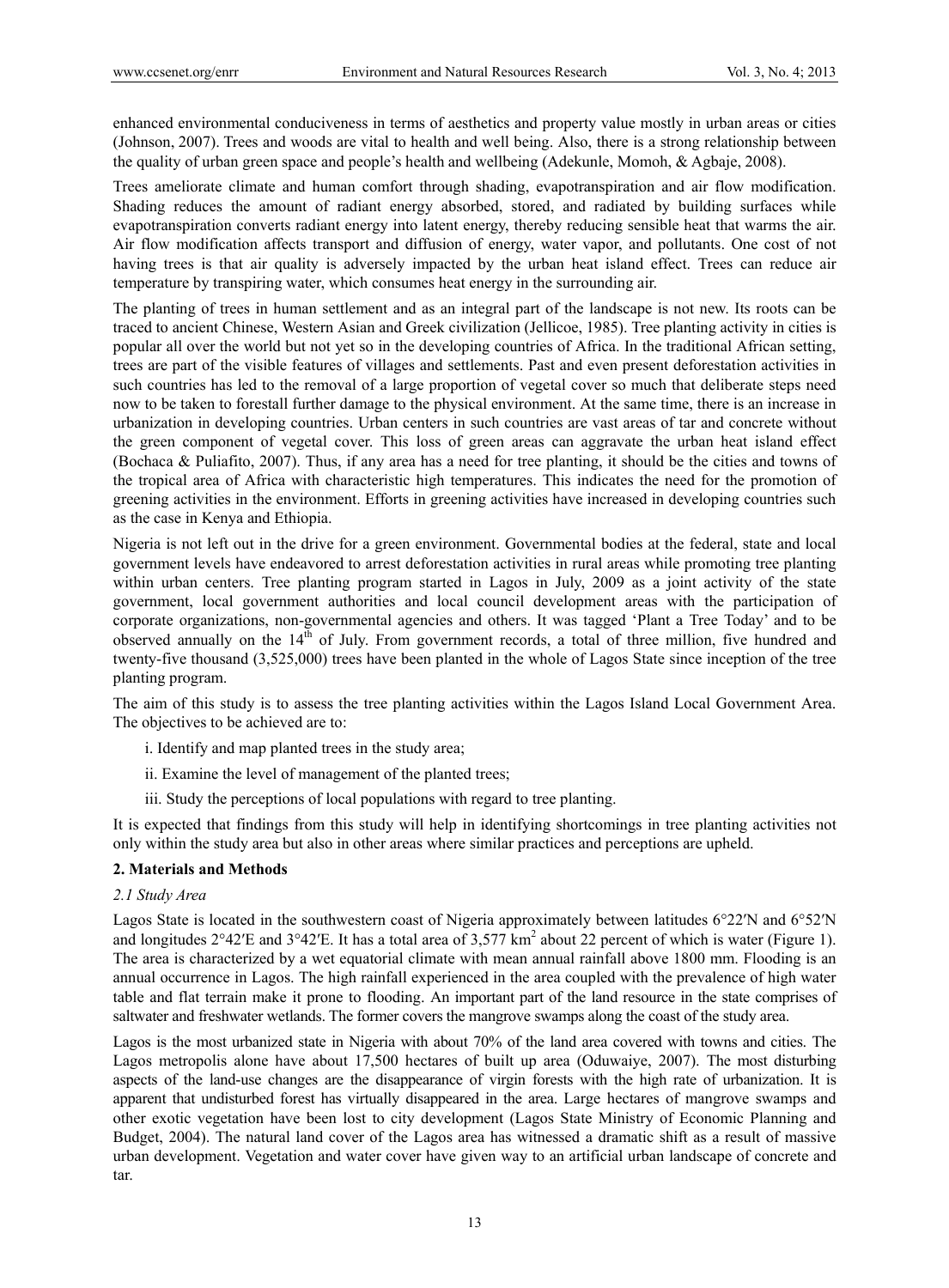This study has focused on Lagos Island Local Government Area which is one of the 20 local authority areas in Lagos State. It is a small fragment of the bigger metropolitan Lagos. It covers the western half of the Lagos Island and occupies an area of about 8.7  $km^2$  (Figure 1). The land area is shared largely between residential and commercial land uses. However, the spatial extent of the commercial area far outweighs that of residential use. From the 2006 National Population Census figures, the local government area (LGA) has a population of 209,437. The small land area means that its large population has to be crowded in a small space, resulting in high population density. The area is characterized by an uncoordinated growth which has resulted in a mosaic of slums in many older parts of the LGA.

## *2.2 Data Collection*

In assessing the tree planting efforts in the study area, an enumeration process was carried-out to determine the number of trees in existence within the area. The number of trees was counted and the actual location of each tree within the study area was determined. This was done with the use of a Garmin 72 Global Positioning System (GPS). The GPS device was used to take coordinates of each standing tree. The coordinates were then plotted on the map of the local government area.

Five (5) tree planting officers in the Department of Agriculture, Rural and Social Development of Lagos Island Local Government, were interviewed. Also, questionnaires were administered to 50 residents and workers/ business men and women within the local government. A purposive random sampling method was adopted in the selection of respondents.

To assess the financial commitment of the state and local government authority in the tree planting effort, data on funding was collected from the records of the Lagos State Ministry of Environment and the Lagos Island Local Government Authority respectively. The period covered was from inception of the tree planting program in 2009 till date.

## *2.3 Data Analysis*

Descriptive statistic (percentages) was used to present data acquired from interviews conducted. Analysis of point pattern was carried out with the use of ArcGIS tool. Nearest Neighbour Index, z-score and p-value were calculated in order to assess the spatial distribution of trees within the study area.

## **3. Results and Discussion**

## *3.1 Enumeration of Trees*

A total of 293 trees was identified through the enumeration process carried out in this study. The locations of the trees are shown in Figure 1. From the figure, all the planted trees are located around the periphery of the LGA particularly on the western axis of the island where the trees were laid out along the Ring Road. Another major clustering of trees was found close to the Adeniji Adele Road in the northern section of the study area. A smaller nucleus is located along Tapa/Oshodi Street and Alfred Rewane Road towards the north-west.

## *3.2 Ownership and Pattern of Distribution of Trees Within the Study Area*

Out of the 293 trees located in the study area, 118 were planted by the Ministry of Environment and other state agencies such as Lagos State Waste Management Authority (LAWMA), Lagos State Advertising Agency (LASAA). The local government authority planted 82 while corporate organizations such as 7UP Bottling Company and United Bank for Africa, planted 91.

The 82 trees which were identified to have been planted by the LGA is a far cry from the 1,090 trees that were recorded to have been planted by them. The difference can be traced to damage of plant seedlings caused by human activities. Human traffic within the LGA is high and seedlings could be easily trampled on without notice particularly in cases where such seedlings were not barricaded. The low survival rate indicates a lack of management of trees. According to Costello and Jones (2003), the concept of tree planting encompasses the planning, design, establishment and management of tree and forest stands with amenity values situated in or near the urban area. It is not sufficient to plant trees but the trees must be cared for.

On further investigation, it was discovered that the tree planting activities of the various participating bodies were concentrated in the different areas mentioned above. The trees along the Ring Road were planted by the state Ministry of Environment while the LGA planted around Tokunbo/Tapa streets, Ebute-Ero, Apongbon and Alfred Rewane Road. The Adeniji Adele nucleus is owned by the corporate organizations.

Also from the figure, the inner locations of the study area are devoid of trees. These are largely residential areas and market zones. It was also observed that the trees were planted in open-spaces that were once illegal market locations and hideouts for hoodlums. In this way, the trees have helped in the beautification of the area. Policy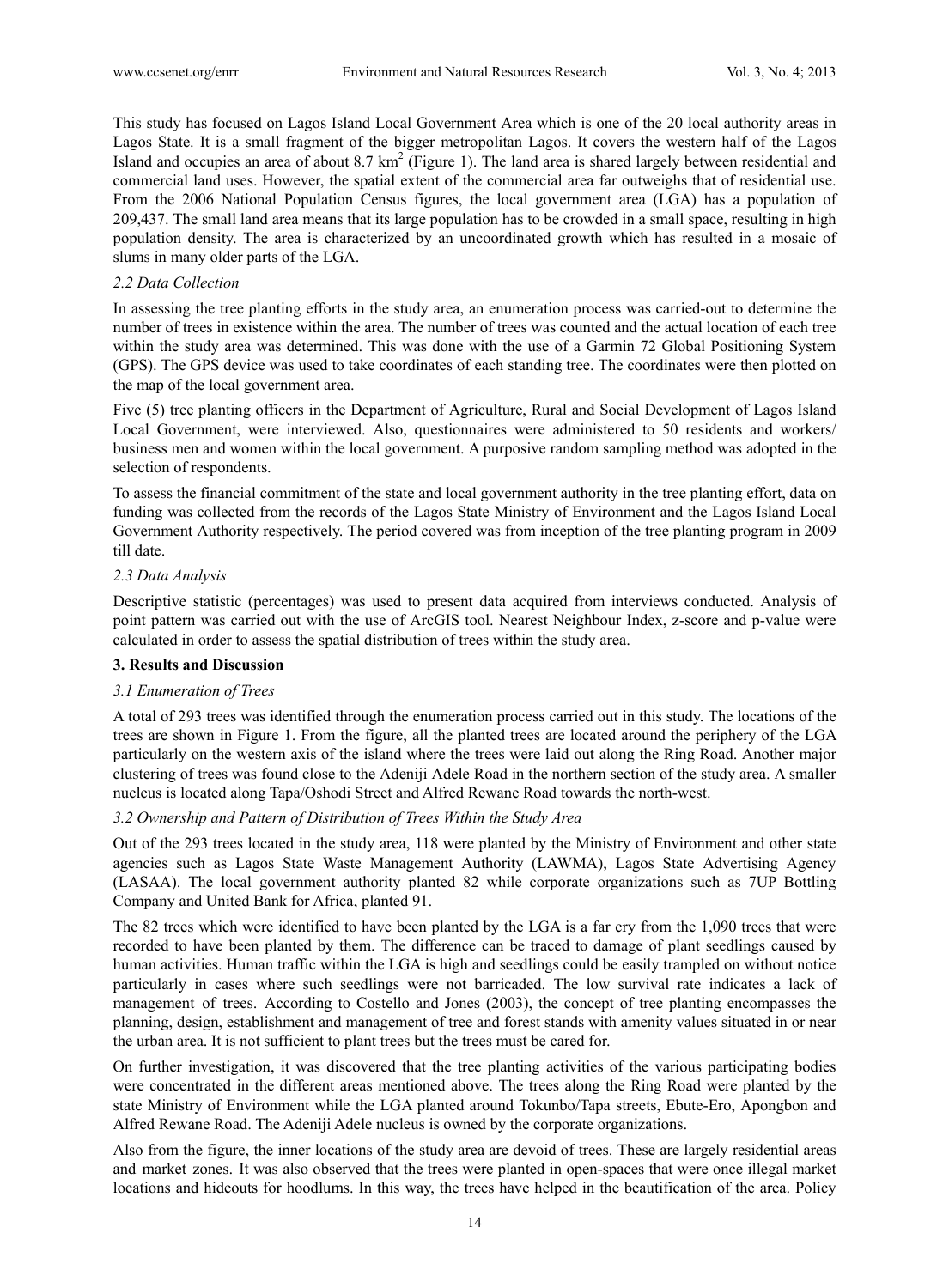makers should aim at planting trees in residential areas where trees are needed most for cooling purpose.

GIS tool was used to analyze the point pattern. The result is given as:

Nearest Neighbor Ratio: 0.236077

#### Z Score: -24.454527

## p-value: 0.000000

The point analysis has shown that the distribution pattern is clustered in areas where they are located. The points are unevenly distributed and the number of planted trees is still far from being adequate. It can be concluded that the tree planting exercises have been concentrated along major roads as shown by the pattern of tree distribution. For the planting to be effective, it has to be evenly distributed particularly in the areas within the LGA.

#### *3.3 Characteristics of Planted Trees*

From the tree enumeration carried out, seven species were observed to have been planted in the study area. These include *Azadirachta indica A. Juss.* (Neem), *Eucalyptus globulus* Labill (*gum tree*), *Polyalthia longifolia*  (*Sonn.*)*Thwaites* (Masquerade), *Archontophoenix cunninghamiana* H.Wendl. & Drude (King Palm), *Syagrus romanzoffiana* (Charm.) Glassman (Queen Palm), *Gmelina arborea* Roxb*.* (Beechwood) and *Butea monosperma*  (Lam.) Taub*.* (Flame of the Forest).

None of these tree species are indigenous to the Nigerian environment*. Azadirachta indica* (Neem), *Asoca* (Masquerade), *Butea monosperma* (Flame of the Forest) and *Gmelina arborea*, (Beechwood) are natives of India and the Asian continent in general. *Syagrus romanzoffiana* (Queen Palm) is from Central and South America while *Eucalyptus* (gum tree) is from Australia.

Each of the trees has its peculiar characteristic features. *Azadirachta indica* (Neem) is a fast-growing tree that can reach a height of 15–20 meters. It is characterized by a fairly dense crown which is roundish in shape. *Butea monosperma* (Flame of the Forest) is a medium sized deciduous tree, growing to 15 m tall. *Gmelina arborea*, (Beechwood), is a fast growing deciduous tree. *Syagrus romanzoffiana* (Queen Palm) is a medium-sized palm, which can reach up to a height of 15 meters. It is popular as an ornamental garden tree. *Archontophoenix Cunninghamiana* (King Palm) can grow up to 50 ft. tall, 15 ft. spread.

#### *3.4 Governmental Funding of the Tree Planting Program*

Essentially, the tree planting activities within the state have been mainly done by governmental bodies and so government spending is important in the assessment of the tree planting program. Data collected from the Ministry of Environment shows that government spending is not adequate. Details of the Nigerian Naira value and approximate US dollar equivalents (in brackets) are shown in Table 1. The total amount disbursed by the state government for the planting of trees in the whole of Lagos State is -N- 560,000 (\$3,589.7) since the inception of the program in 2009.

| S/N | Year | Annual project fund (Naira) | Fund released (Naira)  | $\frac{0}{0}$ |
|-----|------|-----------------------------|------------------------|---------------|
|     | 2009 | 1,120,000 (\$7,179.5)       | 200,000<br>(\$1,282)   | 35.7          |
|     | 2010 | 896,000 (\$5,743.6)         | (\$1,025.6)<br>160,000 | 28.6          |
|     | 2011 | 562,000 (\$3,602.6)         | (S641)<br>100,000      | 17.9          |
| 4   | 2012 | 560,000 (\$3,589.7)         | (S641)<br>100,000      | 17.8          |

Table 1. Funding of tree planting program by the Lagos State Government

Source: Lagos State Ministry of Environment, Tree Planting Unit

Also, the monetary input of the Lagos Island local government authority was considered and from records a total sum of -N- 2,050,000 (approximately \$13,142) has been expended so far. The breakdown over the years is shown in Table 2. Instead of the funds to be increased by the local authorities, the amount spent on tree planting is on the decrease annually. This may imply a lack of commitment to the program.

It appears the main responsibility for tree planting in Lagos is vested in the local authorities as more funds has been expended from that source. However, this amount is negligible particularly when compared with what is being done in different parts of the world. For instance, New York City unveiled PlaNYC in 2007, a plan to create "a greener, greater New York", that contains a number of tree-related strategies. Under this plan, the city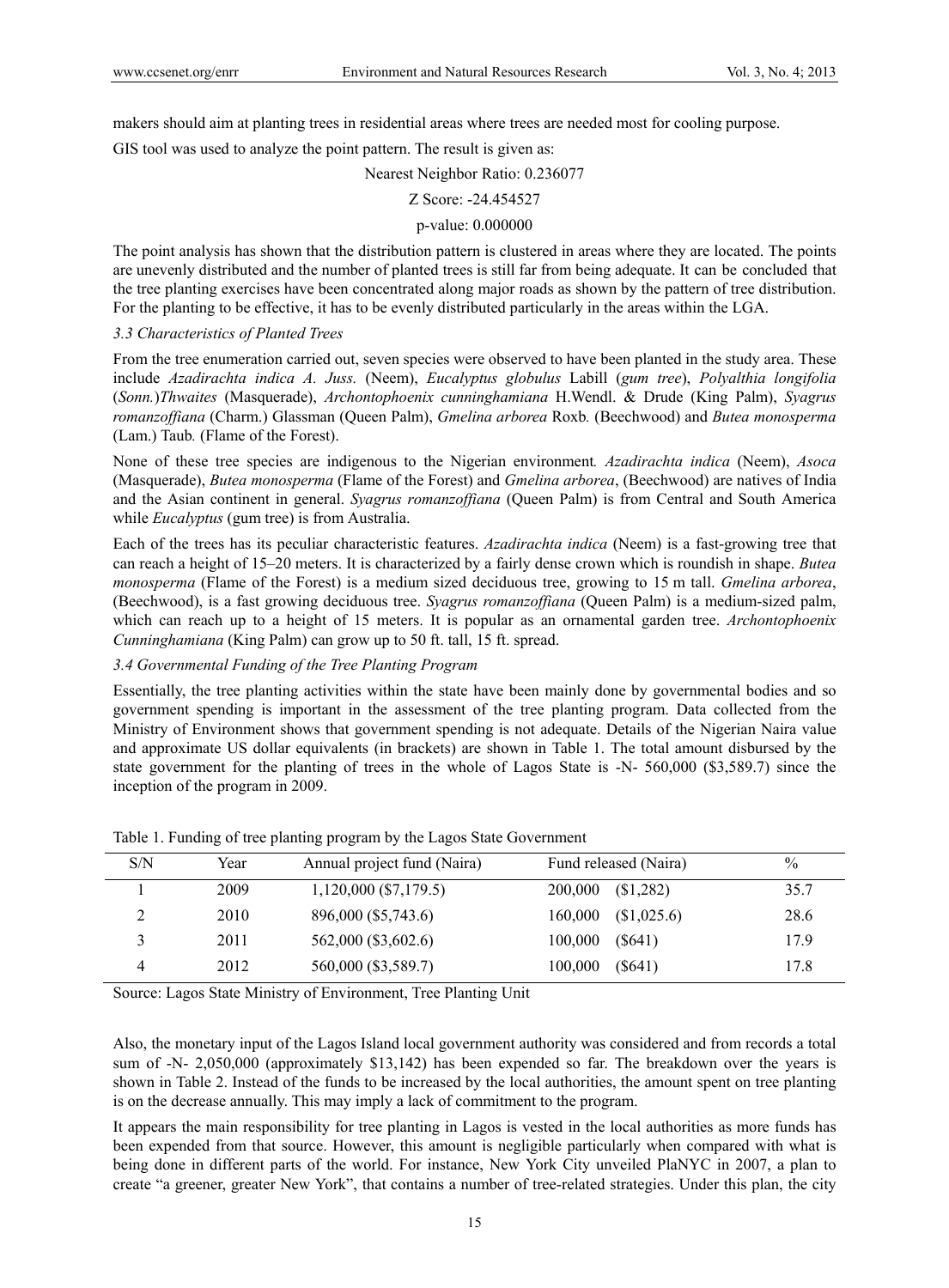aims to fill every possible street tree spot by 2030 by planting a total of one million trees. To supplement this, the city government was to plant 12,500 trees at an annual cost of \$17 million (Brown University Center for Environmental Studies, 2010).

Though it is obvious that governmental agencies in developing countries such as Nigeria are faced with severe financial challenges, alternative sources of funding could be sought particularly via the private sector. Businesses and NGOs could be encouraged to make definite commitments on tree planting. For instance, manufacturing companies could be made to plant and maintain trees within their premises before commencement of operations and such policies could be enforced by agencies such as the National Environmental Standards and Regulations Enforcement Agency (NESREA).

Table 2. Lagos Island Local Government Funding of tree planting program and number of trees planted

| S/N          | Number of trees planted | Year | Amount expended<br>(Naira) |
|--------------|-------------------------|------|----------------------------|
|              | 400                     | 2009 | 550,000.00 (\$3,525.6)     |
| 2.           | 300                     | 2010 | 505,000.00 (\$3,237.2)     |
| 3.           | 200                     | 2011 | 500,000.00 (\$3,205.1)     |
| 4.           | 190                     | 2012 | 495,000.00 (\$3,173.1)     |
| <b>TOTAL</b> | 1,090                   |      | 2,050,000.00 (\$13,141)    |

Source: Department of Agriculture, Rural and Social Development, Lagos Island Local Government Authority.



Figure 1. Map of study area showing tree locations Source: Authors' fieldwork

## *3.5 Activities of Tree Planting Officers*

Discussions were held in the form of interviews with tree planting officers in the study area. It was revealed that the activities of the officials were mainly to plant trees and monitor the plants on site. The monitoring activities include visiting the site at least twice a week, preventing the plants from being vandalized by barricading with wire guards and writing a weekly situation report which is forwarded to the Lagos State Ministry of Environment. Conspicuously missing in the responsibilities of the field officers is the management and care for the trees. Activities such as regular wetting of seedlings, weeding around the plant and enriching of the soil are not carried out. During the dry season, wetting of plants is done occasionally. The effect of this lack of care of the trees is that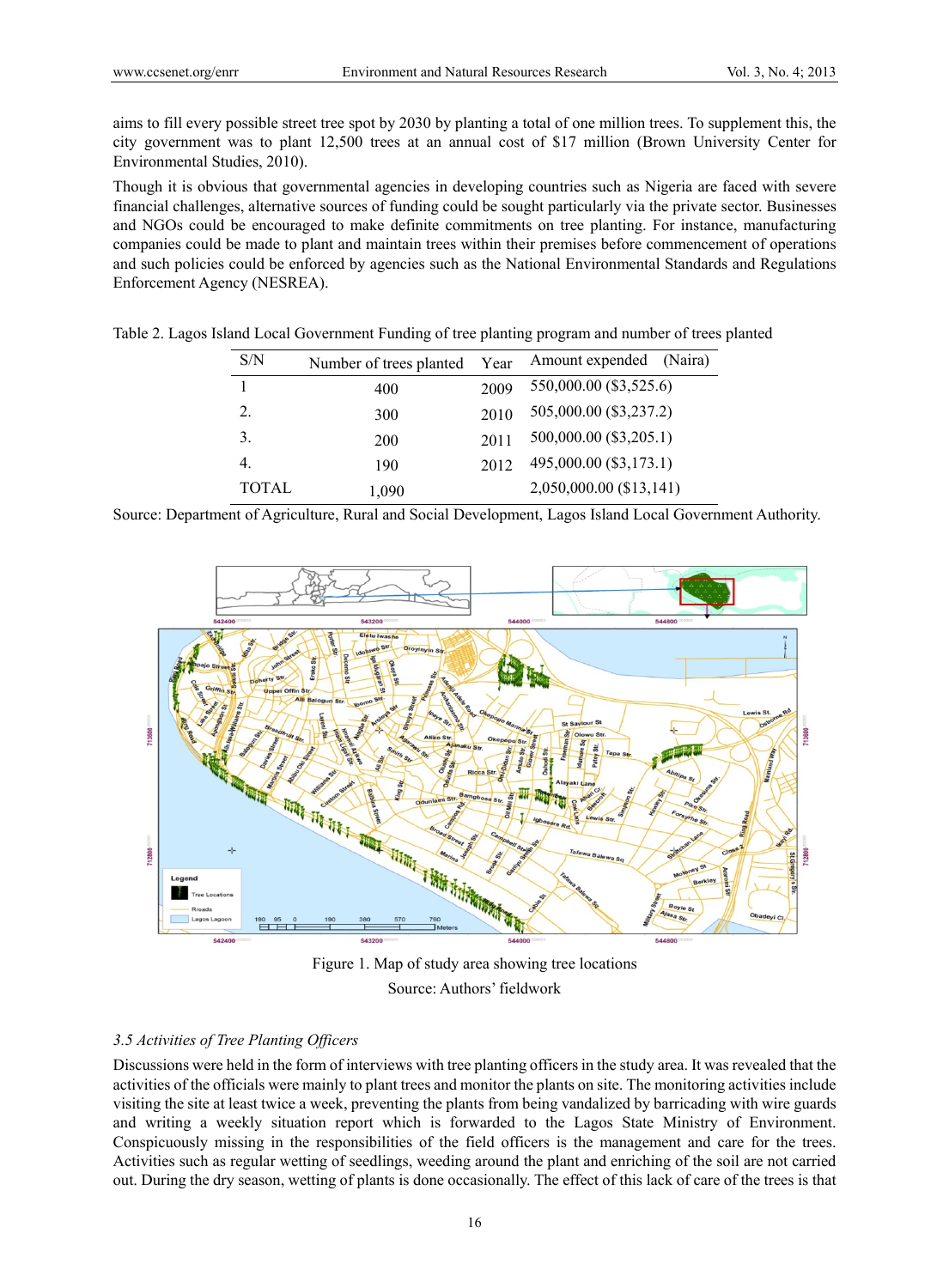the seedlings wither and die. Interest in the trees is shown annually when the tree planting campaign day is approaching. On the tree planting day, the dead plants are replaced by new seedlings which are also subjected to the same treatment and the same result is produced.

It was observed that no formal training was given to the field officers on tree planting and management. However, there are quarterly meetings organized by the Ministry of Environment where the officers update on tree planting activities. Problems encountered in the field are referred to the ministry and responses are usually delayed.

# *3.6 Perceptions of Trees and Tree Planting by Local Populations*

From the questionnaire survey, 93% of respondents were of the view that trees were beneficial for aesthetic purpose. It was accepted that the planting of trees adds beauty to the environment and transforms the drab look of slums.

Though it was accepted that tree planting is beneficial to the society, 82% of respondents were of the view that they were not benefiting directly from it. Arguments put forward include the fact that the trees were not fruit bearing therefore not edible neither are they large enough to provide shade from the hot sun. The trees were seen to be encroaching on the available little space that could have been used for more beneficial purposes like trading. As a result, the respondents placed little value on the trees. The general view is that trees belong to the forests while flowers and shrubs were for a higher social class.

When asked about the environmental benefits of tree planting, responses indicate a high level of ignorance on environmental matters and a general lack of awareness of the implications of tree planting. A large majority (72%) admitted they have not heard of climate change before. Another majority view (81%) was that the trees were planted there to simply add beauty to the area.

The respondents were asked to identify the reasons for the loss of the planted trees. Responses (71%) were mainly vandalism and lack of maintenance of such trees by the government. None of the respondents (0%) saw the trees as their own and so felt no need to care for them. To them, it was all a government affair.

#### **4. Conclusion**

From the findings above, it is evident that the tree planting program within the Lagos Island LGA is still at its infancy. For the four years of its existence, the program is yet to gain much ground. A few trees have been planted and out of this, only 27% are surviving. The choice of exotic species for the tree planting program is not a good decision. Nurturing and management of such trees to maturity requires a lot of care. The tree planting program was also poorly funded and so planting activities have been limited. The more governmental bodies are ready to invest in the environment, the better the outcome of the struggles against the rash and negative impacts of climate change. Public awareness is low and attitude is negative. This has reduced the basic support of the people which is necessary for the success of the program. For the program to succeed and make an impact, there is the need to carry the people along. Efforts should be made to educate and enlighten the citizens on environmental matters particularly with reference to climate change.

## **References**

- Adekunle, M. F., Momoh, S., & Agbaje, B. M. (2008). Valuing urban forests: The application of Contingent Valuation Methods*. Ethiopian Journal of Environmental Studies and Management, 1*(2), 61-67. http://dx.doi.org/10.4314/ejesm.v1i2.41582
- Bochaca, F., & Puliafito, E. (2007). Dry island effect on intermediate cities. The case of the city of Mendoza. In R. Sanchez Rodriguez, & A. Bonilla (Eds). *Urbanization, Global Environmental Change, and Sustainable Development in Latin America*. Sao Jose de los Campos, Brazil. IAI, INE, UNEP. http://envstudies.brown.edu/reports/TreeReportForWebPrime.pdf
- Brown University Center for Environmental Studies. (2010). *Trees and the urban heat island effect: A case study for Providence Rhode Island*. Retrieved from http://envstudies.brown.edu/reports/TreeReportForWebPrime.pdf
- Costello, L. R., & Jones, K. S. (2003). *Reducing infrastructure damage by tree roots: a compendium of strategies*. Cohasset, CA: Western Chapter of the International Society of Arboriculture.
- Jellicoe, G. A. (1985). The search for a paradise garden. In *IFLA Yearbook* (pp. 6-33). Versailles: International Federation of Landscape Architects.
- Johnson, G. A. (2007). Forest and philosophy: Towards an aesthetics of wood. *Environmental Philosophy, 4*(1 & 2), 59-75. http://dx.doi.org/10.5840/envirophil200741/26